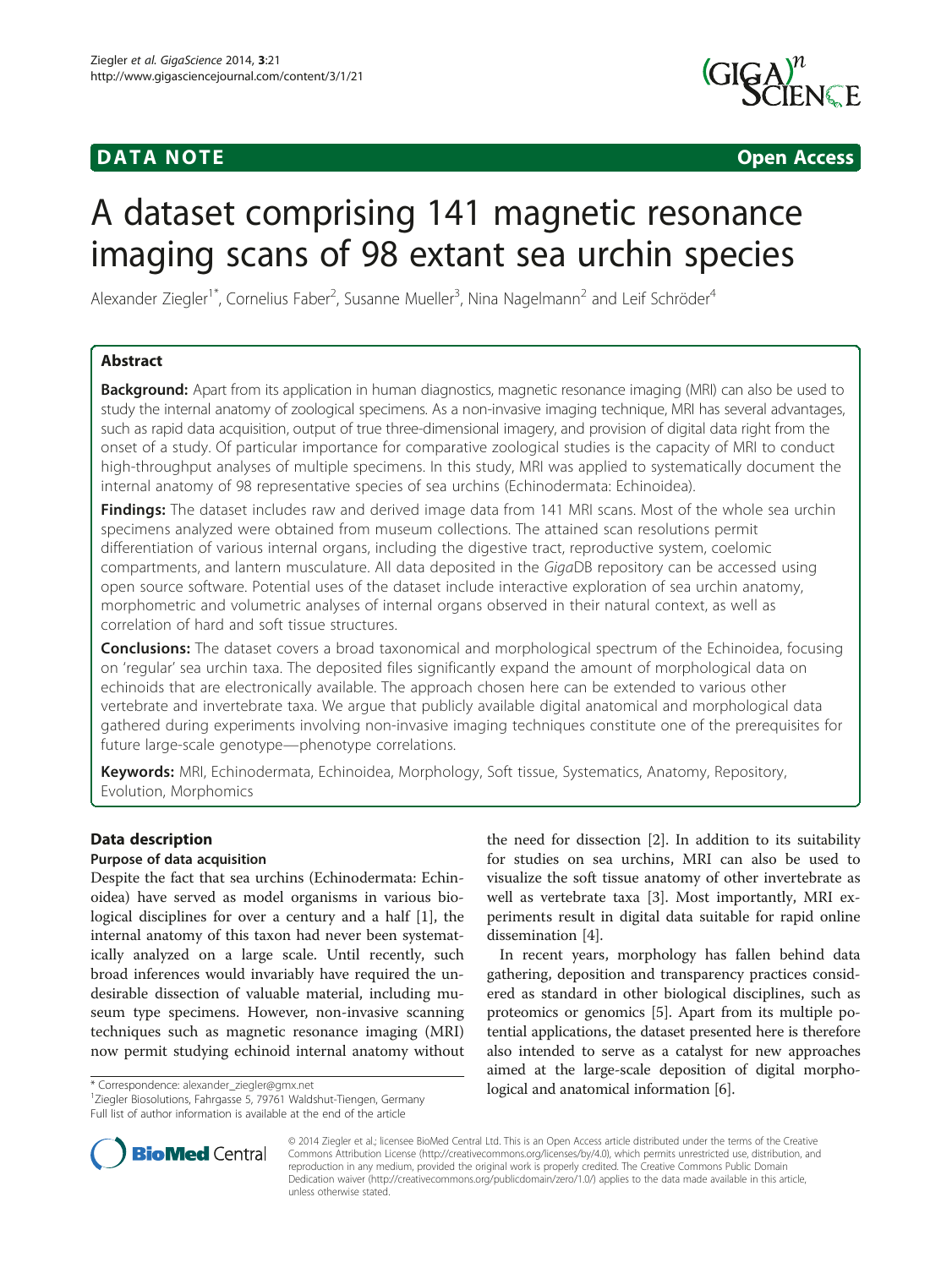#### Scanned specimens

The deposited dataset comprises 141 MRI scans from 98 representative extant sea urchin species. The scanned specimens were whole sub-adult or adult individuals ranging in diameter or length from 5–43 mm. Most of the specimens were obtained from museum collections, where they are preserved in ethanol for long-term storage. Some of the specimens were collected and fixed more than 135 years ago, while others were collected a few months prior to scanning. Additional file [1](#page-2-0) gives a taxonomical list of the species analyzed and provides specimen data (Table S1).

#### Data acquisition and processing

Basic information on the protocols used for specimen preparation, contrasting, and scanning are provided in Additional file [1,](#page-2-0) complemented by a description of each file type produced during the MRI experiments (Table S2). More specific information on sample preparation and equipment or the application of contrast agents and different scanning protocols has been published elsewhere [[7](#page-3-0)]. The detailed acquisition and reconstruction parameters for each scan can be found in the MRI metadata files deposited online together with the raw and derived image data [\[8\]](#page-3-0).

Forty-four two-dimensional (2D) and 97 three-dimensional (3D) scans were obtained using various high-field MRI scanners. Table 1 provides information on the scanning systems employed in this study. 2D MRI scans have a reduced voxel resolution in the third dimension (e.g., 50 ×  $50 \times 200$  μm), while 3D MRI scans are characterized by an isotropic voxel resolution (e.g.,  $40 \times 40 \times 40$  µm). In various instances, specimens were scanned twice using the same scanning protocol, but once before and once after the application of a contrast agent (Magnevist, Bayer HealthCare, Leverkusen, Germany). The folders containing scans of contrasted specimens have been specifically labeled using the word 'Magnevist'.

For each scan, one image stack in tagged image file format (TIFF, .tif) was created based on the standard Bruker MRI 2dseq raw image file using the software ImageJ [\[9](#page-3-0)]. To facilitate a rapid recognition of internal structures, TIFF stacks based on 3D scans were rotated to a standardized orientation along the oral-aboral axis of the animal using the tool TransformJ Rotate, which is part of the ImageJ plugin TransformJ [[10](#page-3-0)]. In addition, some of the TIFF stacks were reduced in their pixel dimensions by removing uninformative parts using the 'Image:Crop' command in ImageJ.

# Data quality

The suitability of a given specimen for MRI was ascertained through visual inspection of the MRI scout images and the low-resolution scans performed prior to scanning at high resolutions [\[7\]](#page-3-0). The achieved 2D and 3D scan resolutions constitute the current state-of-theart in high-field MRI at the given fields of view and are largely comparable to results derived from dissections carried out under direct observation through a stereomicroscope [[2\]](#page-2-0). The quality of a given scan depended on various factors, some of which were outside our control, such as specimen health prior to fixation, the fixation itself, or the quality of the long-term storage. Although the 141 deposited scans constitute a selection of those with the best quality, several scans still show a significant presence of artifacts. These artifacts are primarily related to the biology of the animal, in particular the presence of para- or ferromagnetic substances contained within the

| Model                   | Location                                                               | Magnet                                        | Resonance<br>frequency  | Gradient<br>system                                         | Gradient<br>strength  | Resonator                                                                                                                             |
|-------------------------|------------------------------------------------------------------------|-----------------------------------------------|-------------------------|------------------------------------------------------------|-----------------------|---------------------------------------------------------------------------------------------------------------------------------------|
| 7 T PharmaScan<br>70/16 | Charité-Universitätsmedizin<br>Berlin, Germany                         | Superconducting,<br>160 mm horizontal<br>bore | <sup>1</sup> H. 300 MHz | Actively shielded,<br>inner $\varnothing$ 90 mm            | 300 mT/m              | <sup>1</sup> H, linear volume resonator,<br>inner $\varnothing$ 38 mm                                                                 |
| 7 T BioSpec<br>70/20    | Universität Würzburg,<br>Germany                                       | Superconducting,<br>200 mm horizontal<br>bore | <sup>1</sup> H, 300 MHz | Actively shielded,<br>inner $\varnothing$ 90 mm            | 700 mT/m              | 'H, quadrature volume resonator,<br>inner $\varnothing$ 72 mm                                                                         |
| 9.4 T BioSpec<br>94/20  | Universitätsklinikum<br>Münster, Germany                               | Superconducting,<br>200 mm horizontal<br>bore | $\mathrm{H}$ , 400 MHz  | Actively shielded,<br>inner $\varnothing$ 60 and<br>120 mm | 720 mT/m<br>and 1 T/m | <sup>1</sup> H, CryoProbe transmit-receive<br>surface resonator and quadrature<br>volume resonator, inner Ø 35<br>and $72 \text{ mm}$ |
| 9.4 T AVANCE<br>400WB   | l eibniz-Institut für Molekulare.<br>Pharmakologie, Berlin,<br>Germany | Superconducting,<br>89 mm vertical bore       | <sup>1</sup> H, 400 MHz | Actively shielded,<br>inner $\varnothing$ 40 mm            | $1$ T/m               | <sup>1</sup> H, linear volume resonator,<br>inner $\varnothing$ 30 mm                                                                 |
| 17.6 T AVANCE<br>750WB  | Universtität Würzburg,<br>Germany                                      | Superconducting,<br>89 mm vertical bore       | <sup>1</sup> H. 750 MHz | Actively shielded,<br>inner $\varnothing$ 40 mm            | $1$ T/m               | 'H, linear volume resonator,<br>inner $\varnothing$ 5 and 20 mm                                                                       |

Table 1 Overview of high-field MRI scanners (Bruker BioSpin MRI GmbH, Ettlingen, Germany) employed in this study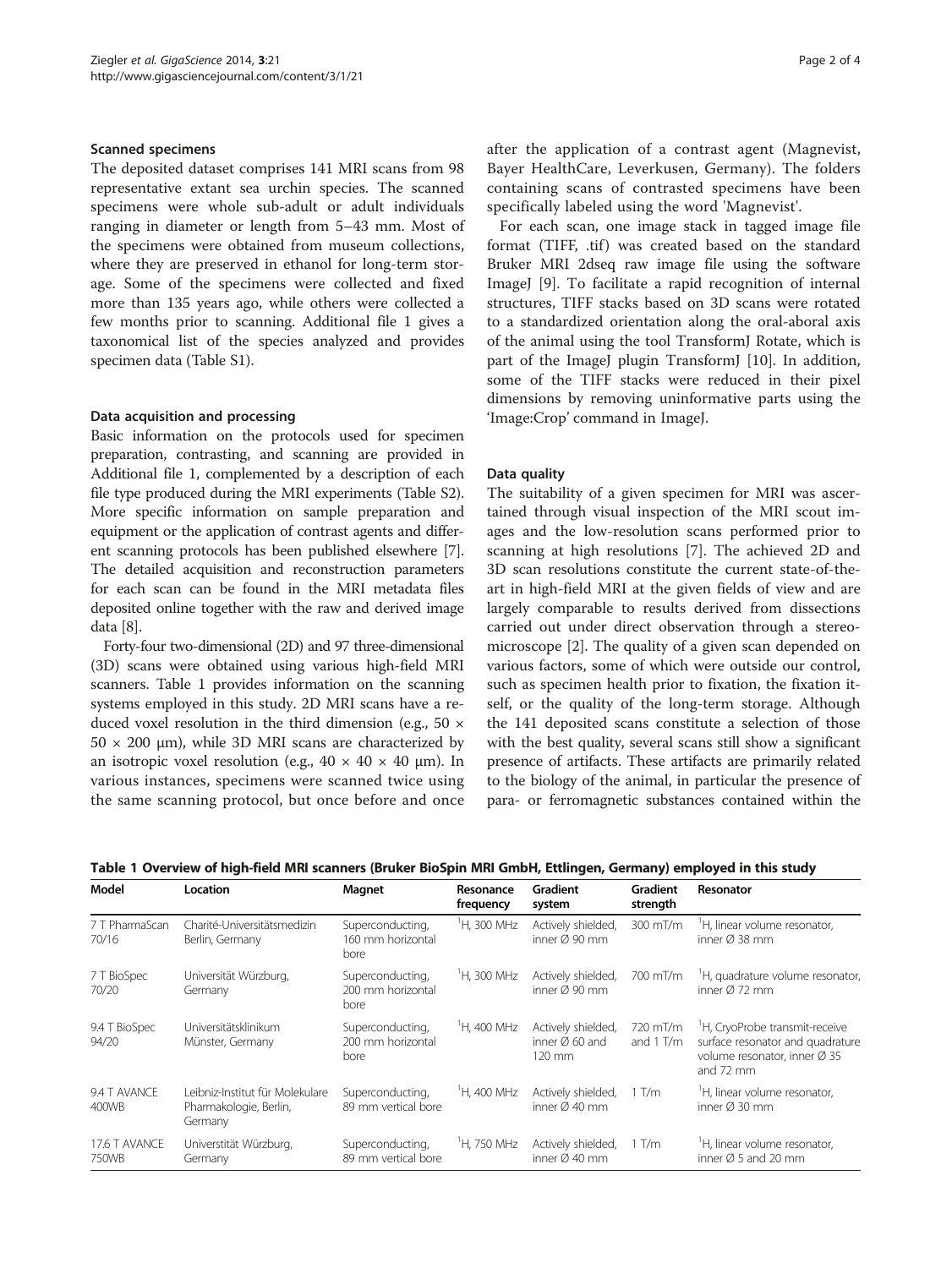<span id="page-2-0"></span>digestive tract [\[7](#page-3-0)]. Additional file 1 provides brief information on artifacts encountered in each scan.

#### Potential uses

The methodological approach employed here allows conducting high-throughput analyses of hundreds or even thousands of zoological specimens [[7](#page-3-0)]. Potential uses of the present dataset include morphometric or volumetric analyses of internal organs [[11](#page-3-0)] and interactive exploration of sea urchin anatomy using digital 2D and 3D visualization tools [\[12\]](#page-3-0). For example, MRI scans with an isotropic voxel resolution are particularly suitable for 3D modeling [\[13](#page-3-0)]. In addition, MRI stacks can be aligned with image data derived from complementary non-invasive imaging techniques that permit visualizing mineralized structures, in particular microcomputed tomography [[14\]](#page-3-0). Furthermore, the relatively quick 2D MRI scanning protocols used for some of the deposited scans could find application in the in vivo study of sea urchins whose gonads are intended for human consumption.

#### Relevance of the dataset

The dataset presented here constitutes a representative sample of sea urchin structural diversity. No significant differences in scanning results were observed when employing freshly fixed or museum specimens [2], while the application of a contrast agent resulted in an improved signal-to-noise ratio, as well as a reduction of the negative effects of artifacts [\[7](#page-3-0)]. The MRI data allow identification of numerous internal organs, including lantern muscles [[15](#page-3-0)], axial complex [\[16](#page-3-0)], gastric caecum [\[17](#page-3-0)], or intestinal caecum [\[18\]](#page-3-0). These studies demonstrate that initial difficulties with regard to the interpretation of MRI data do not render the scanning approach itself unsuitable [\[19\]](#page-3-0).

Due to the digital nature of data based on noninvasive imaging techniques, the rapid online dissemination of morphological and anatomical information has finally become possible. This development is bound to lead to an unprecedented level of data availability and transparency in zoomorphology and paleontology, ultimately resulting in more widespread data mining in these two scientific fields [\[20\]](#page-3-0). Furthermore, the enforced deposition of digital morphological data as a prerequisite for publication will pave the way for the correlation of geno- and phenotype on a large scale [[6\]](#page-3-0). We believe that digital datasets and enforced data deposition constitute essential components for the success of the expanding field of morphomics, which aims to complement the already established 'omics' disciplines [[21\]](#page-3-0).

# Availability of supporting data

The dataset supporting the results of this study is available in the GigaScience repository, GigaDB [\[8\]](#page-3-0). Additional file 1 provides specimen data, detailed information on data availability and requirements, as well as information on the preparation, contrasting and scanning of sea urchin specimens. The authors ask that any publication arising from the use of the deposited data acknowledges the source of the dataset. See [[22](#page-3-0)] for a discussion of copyright licenses and waiver agreements used in open access research.

# Additional file

[Additional file 1:](http://www.biomedcentral.com/content/supplementary/2047-217X-3-21-S1.pdf) Supplementary specimen information and tables. Table S1. Overview of the dataset comprising 141 MRI scans of 98 extant sea urchin species. Table S2. Overview of Bruker MRI file types.

#### Abbreviations

2D: Two-dimensional; 3D: Three-dimensional; MRI: Magnetic resonance imaging; TIFF: Tagged image file format.

#### Competing interests

The authors declare that they have no competing interests.

#### Authors' contributions

AZ designed the study, drafted the manuscript, and gathered, analyzed and curated data. CF, SM, NN, and LS designed the experiments and gathered data. All authors read and approved the final manuscript.

#### Acknowledgements

We are indebted to the following for providing access to sea urchin specimens and for granting permission to make the MRI scans publicly available: Nadia Améziane (Muséum national d'Histoire naturelle, Paris), Owen Anderson (National Institute of Water and Atmospheric Research, Auckland), Andrew Cabrinovic (British Museum of Natural History, London), Andreas Kroh (Naturhistorisches Museum Wien, Vienna), Carsten Lüter (Museum für Naturkunde, Berlin), Rich Mooi (California Academy of Sciences, San Franciso), Jørgen Olesen (Zoologisk Museum København, Copenhagen), David L. Pawson (National Museum of Natural History, Washington DC), Bernhard Ruthensteiner (Zoologische Staatssammlung München, Munich), and Andreas Schmidt-Rhaesa (Zoologisches Institut und Museum, Hamburg). We are particularly grateful to Mariko Kondo (Misaki Marine Biological Station, Misaki) and Kirill Minin (P. P. Shirshov Institute of Oceanology, Moscow) for donating specimens. Christopher Hunter provided professional assistance with data upload and management. Comments by Maria Byrne, Scott C. Edmunds, Sarah Faulwetter, and Daniel Mietchen helped to improve the manuscript.

#### Author details

<sup>1</sup>Ziegler Biosolutions, Fahrgasse 5, 79761 Waldshut-Tiengen, Germany. 2 Institut für Klinische Radiologie, Universitätsklinikum Münster, Albert-Schweitzer-Campus 1, 48149 Münster, Germany. <sup>3</sup>Centrum für Schlaganfallforschung, Charité-Universitätsmedizin Berlin, Charitéplatz 1, 10117 Berlin, Germany. <sup>4</sup>Molecular Imaging Group, Leibniz-Institut für Molekulare Pharmakologie, Robert-Rössle-Straße 10, 13125 Berlin, Germany.

#### Received: 2 August 2014 Accepted: 30 September 2014 Published: 14 October 2014

#### References

- 1. Sodergren E, Weinstock GM, Davidson EH, Cameron RA, Gibbs RA, Angerer RC, Angerer LM, Arnone MI, Burgess DR, Burke RD, Coffman JA, Dean M, Elphick MR, Ettensohn CA, Foltz KR, Hamdoun A, Hynes RO, Klein WH, Marzluff W, McClay DR, Morris RL, Mushegian A, Rast JP, Smith LC, Thorndyke MC, Vacquier VD, Wessel GM, Wray G, Zhang L, Elsik CG, et al: The genome of the sea urchin Strongylocentrotus purpuratus. Science 2006, 314:941–952. doi:10.1126/science.1133609.
- 2. Ziegler A, Faber C, Mueller S, Bartolomaeus T: Systematic comparison and reconstruction of sea urchin (Echinoidea) internal anatomy: a novel approach using magnetic resonance imaging. BMC Biol 2008, 6:33. doi:10.1186/1741-7007-6-33.